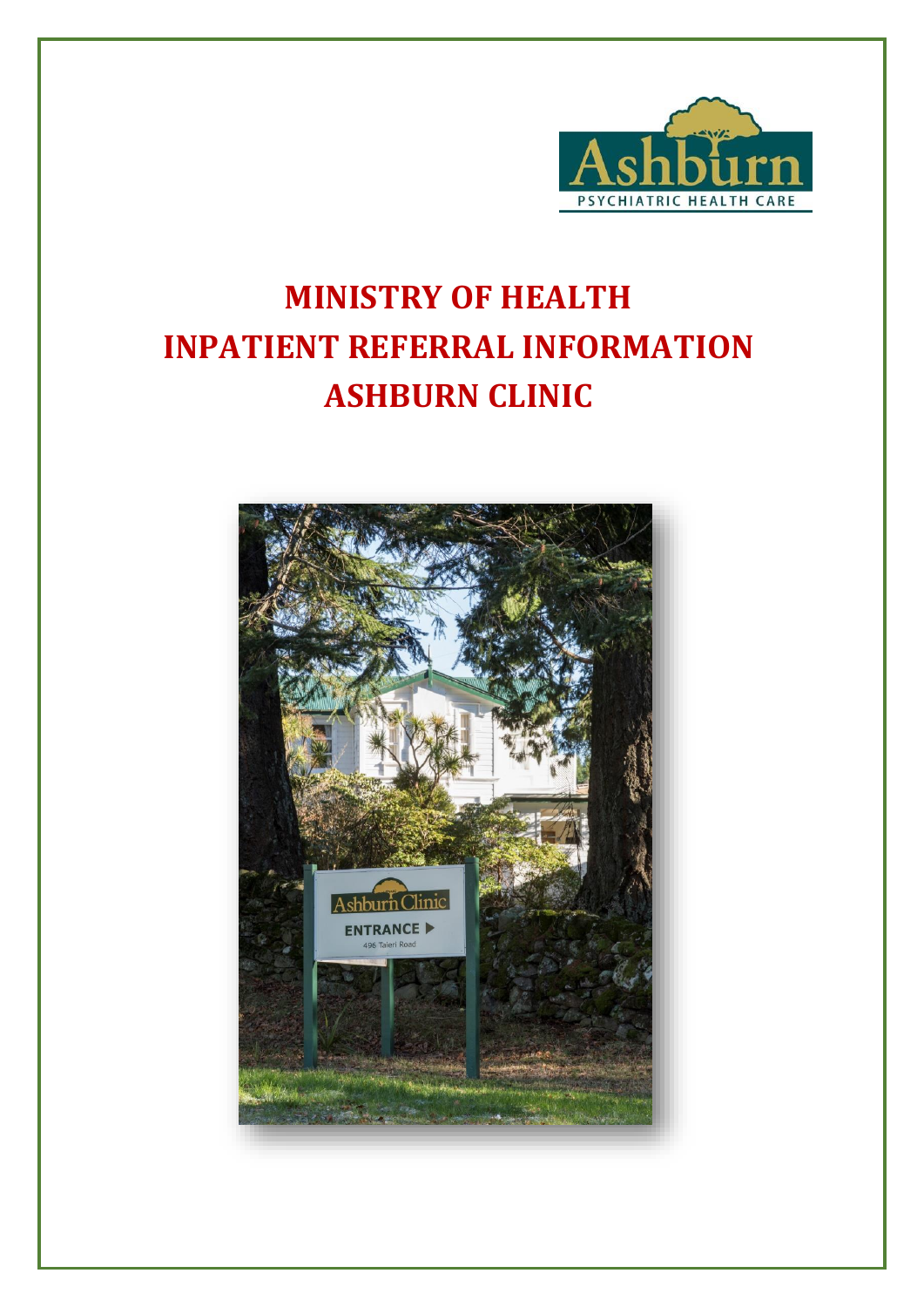# **Ashburn Clinic**

Ashburn Clinic is an independent psychiatric hospital and therapeutic community which has been a part of New Zealand mental health services since it was founded in 1882. It is the only psychiatric hospital within New Zealand that provides inpatient assessment and treatment for people with major mental health disorders and addictions outside the DHBs, and offers an alternative to the public mental health services for some people.

The majority of inpatients are funded through contracts with the Ministry of Health and the Accident Compensation Corporation. These are predominantly people with more severe, complex and long-standing mental health problems (including major depression, anxiety disorders, eating disorders, significant personality disturbances, complex responses to trauma, alcohol and drug disorders).

Ashburn Clinic also provides inpatient treatment for people throughout the country, (mainly but not exclusively health professionals), who require an inpatient treatment facility but whose privacy and confidentiality would be compromised if they were admitted to their local mental health services.

## **Treatment Options**

Ashburn provides psychiatric assessment and treatment including in-depth psychotherapeutic input within the context of a democratic therapeutic community. Most referrals via MoH funding are for ongoing residential assessment and treatment, and such patients usually remain at Ashburn Clinic for several months and rarely beyond two years.

Ashburn Clinic also provides:

- 6 8 week comprehensive assessment (incorporating psychiatric, psychotherapeutic, psychosocial nursing, occupational therapy, general medical and dietitian) and treatment recommendations for people for whom there is uncertainty regarding diagnosis and/or ongoing management.
- 10 week addiction programme, consisting of a two-week assessment and eight-week recovery-based programme (following medically–supported detoxification if required).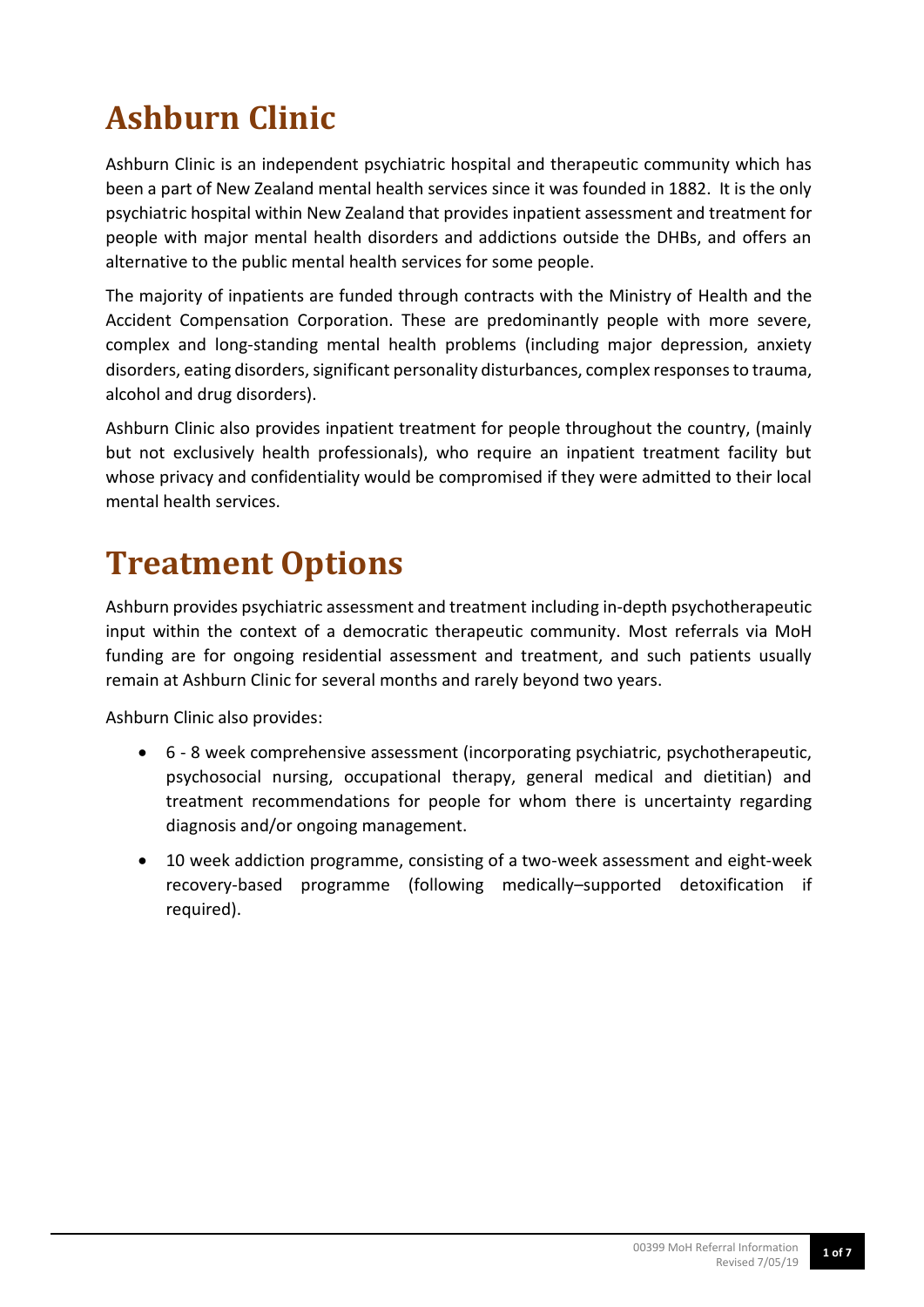### **Ministry of Health Funding**

The Ministry of Health funds a number of places ('beds') for inpatient admission and treatment at Ashburn Clinic. This funding is via a national contract and separate from Ministry funding of District Health Boards. The service and funding objective is to provide inpatient care for people with complex mental health problems within the therapeutic community model of care.

These 'beds' can be accessed via two referral pathways:

- 1. DHB Patients: Referral by a DHB senior medical officer to the Regional Coordinator (Northland, Midlands, Central and Southern).
- 2. "Impaired Professionals": Referral by a DHB senior medical officer to the Medical Director of Ashburn Clinic, who then consults with the Director of Mental Health and Addiction. Such patients are admitted to Ashburn as promptly as possible.

### **Referral Criteria**

Ashburn Clinic works particularly well for patients who have:

- Personality disorders
- Eating disorders
- Addictions
- Depression and anxiety disorders
- Severe and complex responses to trauma.

The following general criteria apply:

Aged 17 years or over (no upper age limit), and,

- a. The DHB cannot provide the particular services that the person requires, or,
- b. The person is a high user of DHB mental health and/or addictions services, or,
- c. The person would likely benefit from treatment within a therapeutic community context, (i.e. have some degree of motivation to change and the potential to utilise psychotherapy).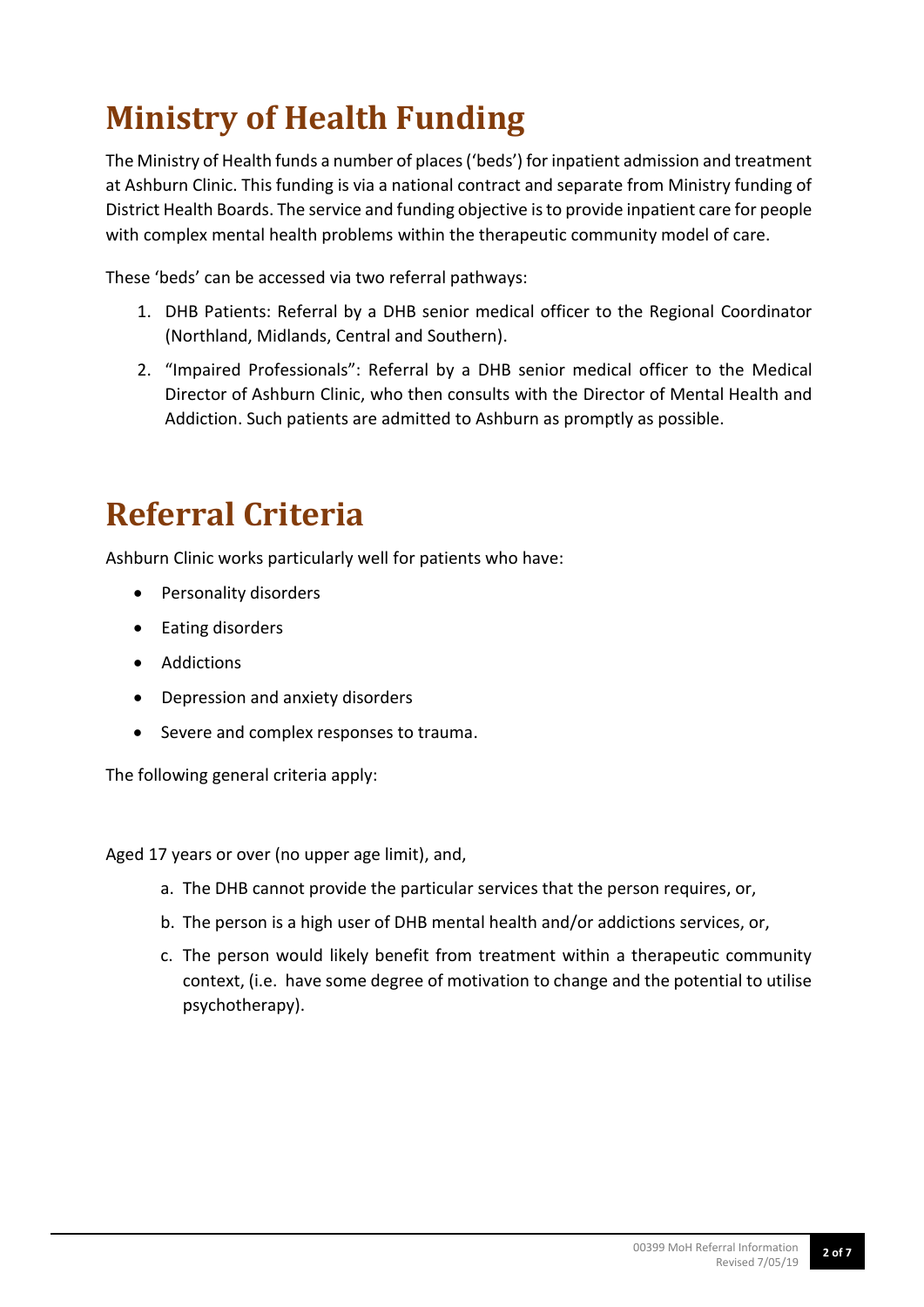#### **Require Particular Consideration of Suitability**:

Due to the psychodynamic and relational nature of the treatment model, Ashburn Clinic would be cautious in accepting referrals of people with:

- Acute psychosis or mania
- Unstable Bipolar Affective Disorder
- Significant anti-social behaviour
- Significant Intellectual disabilities
- Severe Autism Spectrum Disorder
- Major hearing impairment.

You are welcome to discuss potential referrals and their suitability with us. If you wish to do so, please contact the Medical Director in the first instance and we will arrange a senior clinician to contact you.

### **Referral Process**

Ministry of Health referrals can be made for people from throughout New Zealand via the Regional Coordinators.

### **A. Regional Allocations - DHB Patients**

Each of the four regions (Northern, Midland, Central, and Southern) has a designated Regional Coordinator who oversees and manages the access of MoH-funded patients to Ashburn Clinic inpatient 'beds'. The four regions are allocated/offered admission opportunities sequentially; the Northern region gets twice the number of opportunities due to its larger population. If the region is not able to take up the admission opportunity, it is offered to the next region in the sequence.

There are two parts to the referral process to access the regional allocation of inpatient 'beds' at Ashburn Clinic.

#### **Referral onto the Regional Waiting List**

- 1. A DHB Senior Medical Officer makes the referral to the Regional Coordinator according to the regional procedure.
- 2. The Regional Coordinator:
	- Determines the patient's eligibility for a regional 'bed' (preferably in discussion with Ashburn Clinic staff)
	- Maintains the referral waiting list and communicates with clinicians and Ashburn Clinic regarding the regional waiting list.
- 3. When the inpatient 'bed' becomes available, the Regional Coordinator advises Ashburn Clinic and the referring clinician which patient will be put forward for admission.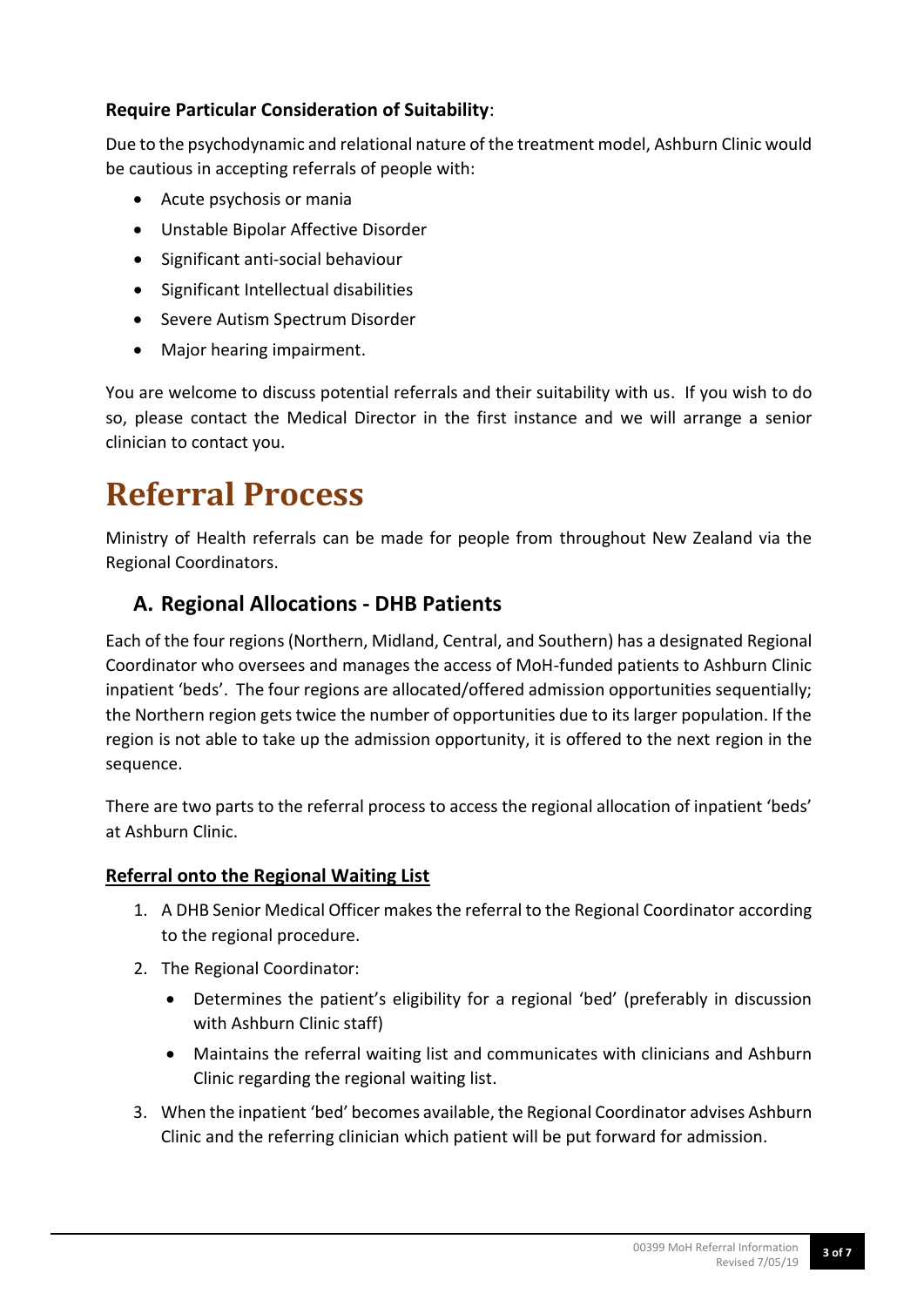#### **Referral to Ashburn Clinic**

- 1. The referring clinician or clinical team provides general appropriate referral information and completes the Ashburn Clinic Inpatient Referral Form which particularly focuses on current issues relevant to admission to Ashburn. The clinician emails the referral form and other written documentation containing the patient's detailed history to Ashburn Clinic for consideration of the appropriateness of admission.
- 2. A clinical discussion by telephone/Skype between the Ashburn senior clinician and referring clinical team and the proposed patient themselves is usually sufficient to determine the appropriateness of the referral. In rare cases, it may be necessary for an Ashburn Clinic clinician to travel to assess the patient in their home region, or for the patient to come to Ashburn for an initial outpatient assessment and visit (funded by the DHB).
- 3. The Ashburn Clinic clinician will offer an admission date appropriate to the patient and their circumstances.

On infrequent occasions, the Ashburn clinical team may consider the proposed patient is not appropriate for admission at that particular time, and may suggest some preparatory work is indicated pre-admission to enable the patient to more successfully engage with the Ashburn programme.

### **B. Impaired Professionals**

The main criteria for admission to Ashburn Clinic via the 'Impaired Professionals' referral pathway is a mental illness that requires inpatient admission and treatment, which cannot be provided in the person's region, due to privacy concerns. This may include health professionals (particularly those working in the mental health sector) or 'high profile' people.

There is separate provision in the Ministry of Health contract for these referrals, so there is no waiting list. Sometimes patients require admission in a crisis situation, and if necessary, can be admitted to Ashburn Clinic within 24 – 48 hours.

The referral process is as follows:

- 1. The referring clinician contacts Ashburn Clinic directly, either the Medical Director or other Ashburn senior clinician.
- 2. The Medical Director (or delegate) discusses the referral with the referrer, then with the Director of Mental Health and Addiction (or delegate) to determine suitability and funding eligibility. The general referral criteria (listed above) apply.
- 3. The Ashburn Clinic clinician advises the referrer that the admission can proceed and agrees on an appropriate admission date. The referring clinician completes the Ashburn Clinic Inpatient Referral Form, in addition to the general referral information and emails it to the Medical Director.
- 4. The referrer or Ashburn Clinic clinician will advise the Regional Coordinator of the admission.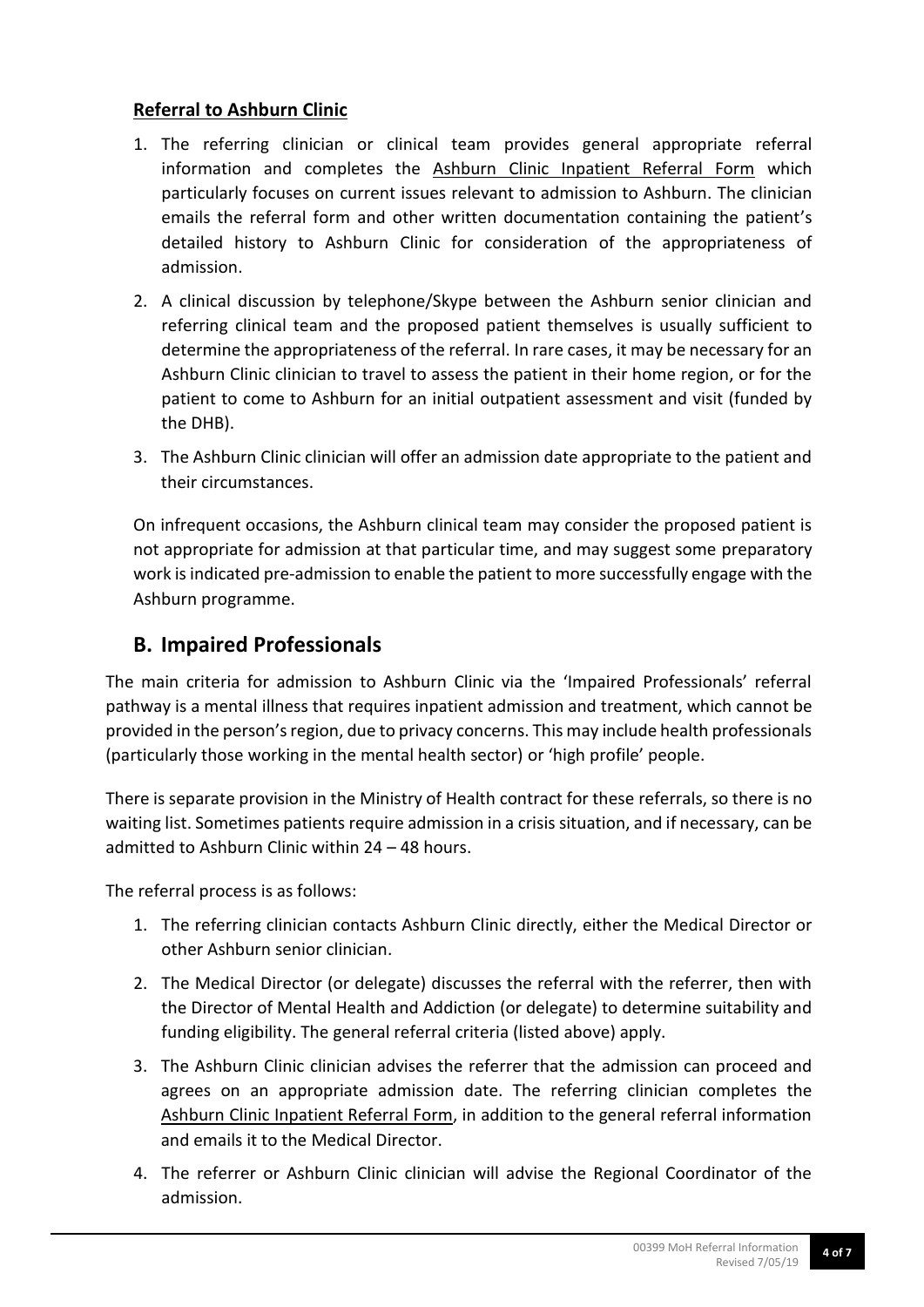## **Ashburn Clinic Ministry of Health Funding Referral Pathways**

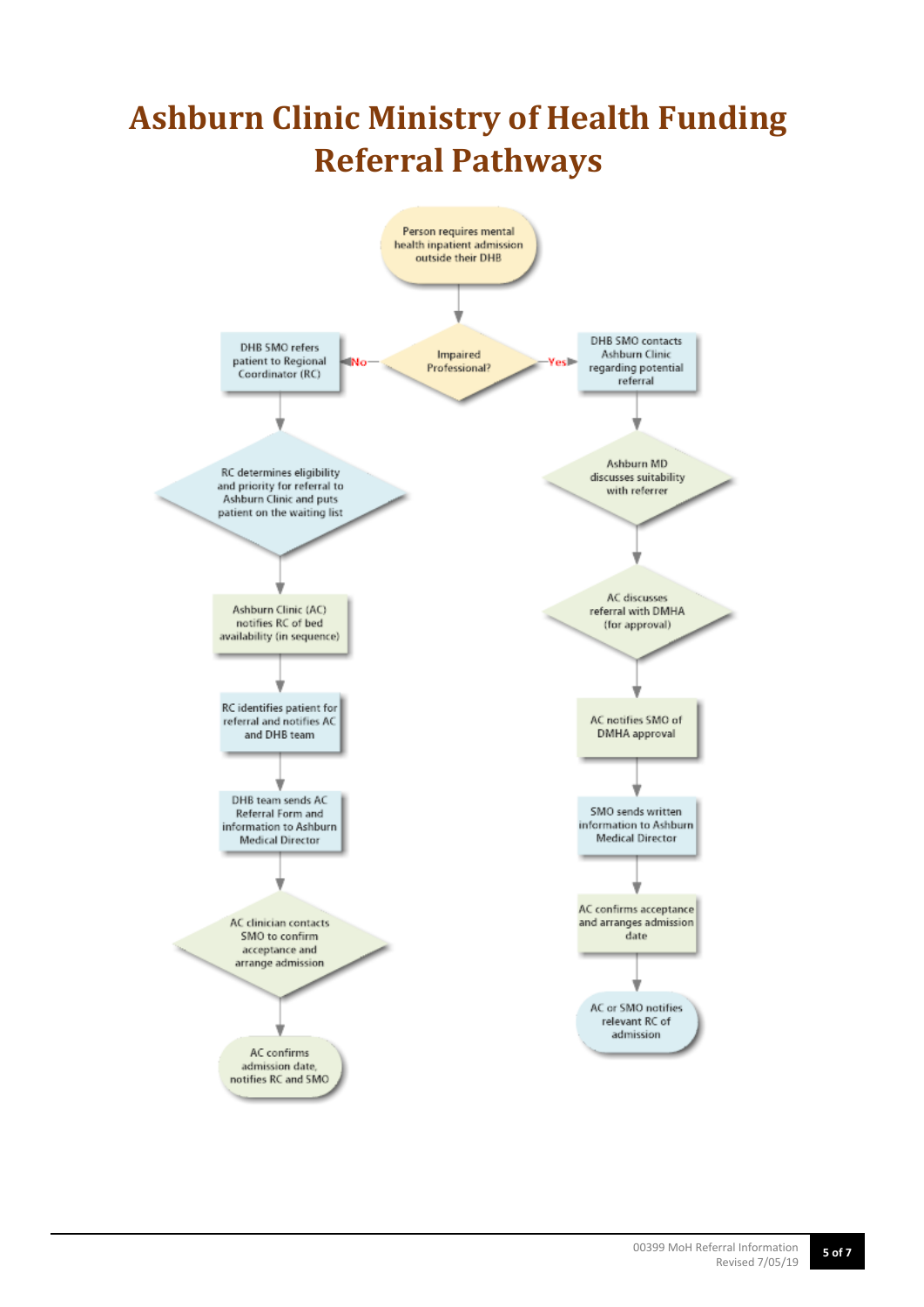## **Admission**

For people being admitted for inpatient treatment:

- It is preferable that admissions take place on a Monday or Tuesday
- Referring DHBs are responsible for organising and funding travel for the patient (and any necessary escort) at admission and discharge
- Ashburn has accommodation available within the hospital grounds for escorts and/or family if required (availability may change due to planned building works – please enquire via Reception)
- Further information about Ashburn Clinic is available on our website: [www.ashburn.co.nz.](http://www.ashburn.co.nz/)

Ashburn senior clinical staff will be available to discuss admission details and questions with the referring clinical team, patient and/or family/whānau, (e.g. goals related to admission).

## **Inter-Agency Liaison during Treatment**

#### **On Admission**

As soon as possible to the day of admission, Ashburn Clinic will notify the referring clinician, relevant Regional Coordinator and the patient's designated GP that the patient has been formally admitted.

#### **Progress during Treatment**

Patient progress reports are completed after the first month, then two-monthly until discharge. These reports summarise the patient's progress, their ongoing treatment goals and movement towards discharge.

The progress reports are signed by the Ashburn clinical team and patient, and are distributed to the:

- 1. Designated referring clinician
- 2. Appropriate Regional Coordinator (unless requested otherwise)
- 3. Director of Mental Health and Addiction (Ministry of Health)

The Ashburn clinical team are available to any of the above personnel at any time throughout treatment, for discussion about a specific patient's ongoing treatment.